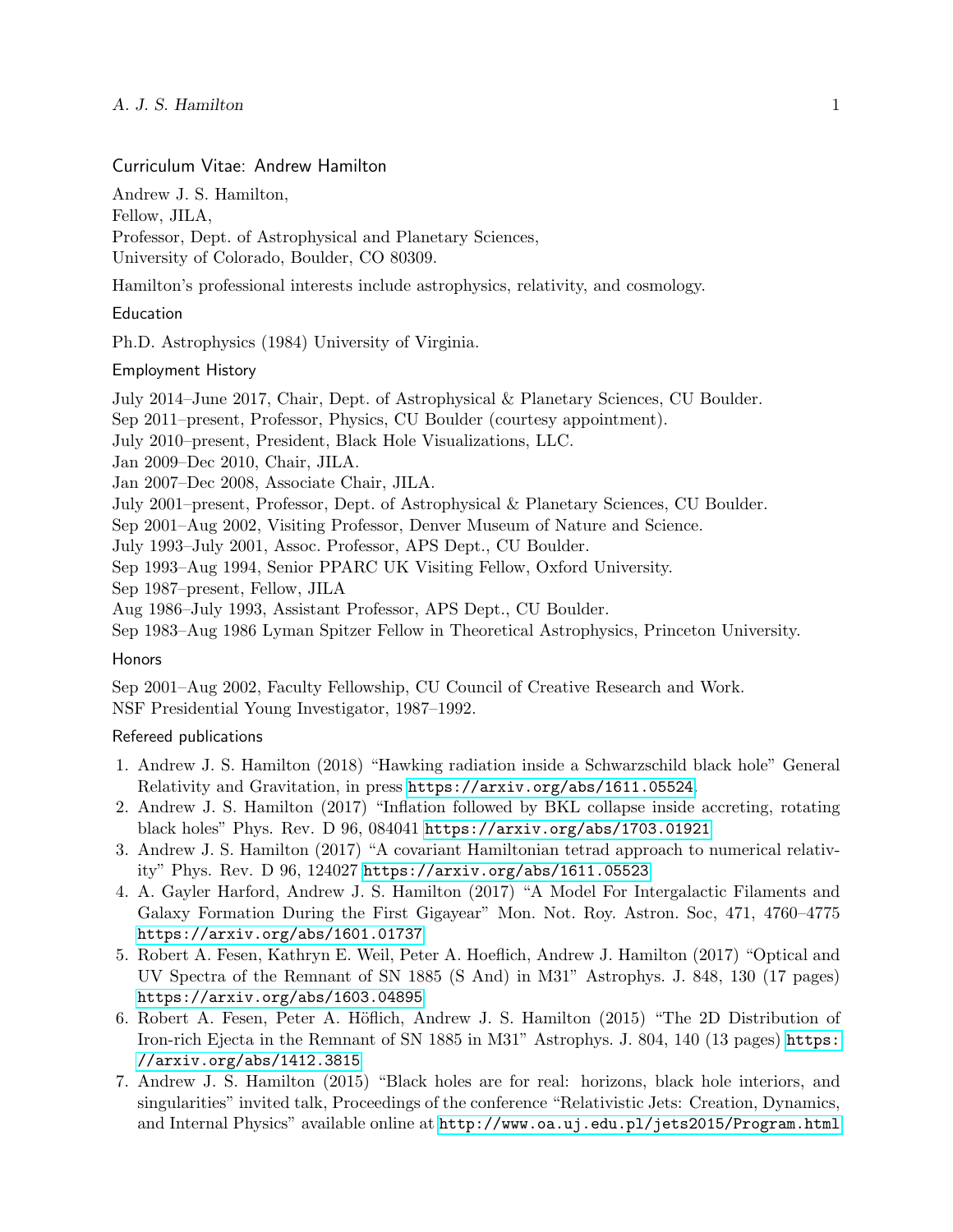- 8. Andrew J. S. Hamilton (2014) "Illusory horizons, thermodynamics, and holography inside black holes" in "Relativity and Gravitation, 100 Years after Einstein in Prague" ed. Jiří Bičák & Tom´as Ledvinka, Springer Proceedings in Physics, Proceedings of a conference in Prague, Czech Republic, June 25–29, 2012 <https://arxiv.org/abs/1210.4541>
- 9. Andrew J. S. Hamilton (2013) "The Black Hole Particle Accelerator as a Machine to make Baby Universes" NO honorable mention in the 2013 Essay Competition of the Gravity Research Foundation.
- 10. Andrew J. S. Hamilton (2012) "Towards a general description of the interior structure of rotating black holes" <https://arxiv.org/abs/1108.3512>
- 11. Andrew J. S. Hamilton, Gavin Polhemus (2011) "The interior structure of rotating black holes 1. Concise derivation" Phys. Rev. D 84, 124055 <https://arxiv.org/abs/1010.1269>
- 12. Andrew J. S. Hamilton (2011) "The interior structure of rotating black holes 2. Uncharged black holes" Phys. Rev. D 84, 124056 <https://arxiv.org/abs/1010.1271>
- 13. Andrew J. S. Hamilton (2011) "The interior structure of rotating black holes 3. Charged black holes" Phys. Rev. D 84, 124057 <https://arxiv.org/abs/1010.1272>
- 14. P. Frank Winkler, Andrew J. S. Hamilton, Knox S. Long, Robert A. Fesen (2011) "Time Evolution of the Reverse Shock in SN 1006" Astrophys. J. 742, 80 [https://arxiv.org/abs/1109.](https://arxiv.org/abs/1109.0204) [0204](https://arxiv.org/abs/1109.0204)
- 15. A. Gayler Harford, Andrew J. S. Hamilton (2011) "Intergalactic Filaments as Isothermal Gas Cylinders" MNRAS 416, 2678–2687 <https://arxiv.org/abs/1012.1293>
- 16. Pedro P. Avelino, Andrew J. S. Hamilton, Carlos A. R. Herdeiro, M. Zilhão (2011) "Mass inflation in a D dimensional Reissner-Nordström black hole: a hierarchy of particle accelerators?" Phys. Rev. D 84, 024019 <https://arxiv.org/abs/1105.4434>
- 17. Andrew J. S. Hamilton, Gavin Polhemus (2010) "Stereoscopic visualization in curved spacetime: seeing deep inside a black hole" New Journal of Physics, 12, 123027 [https://arxiv.org/abs/](https://arxiv.org/abs/1012.4043) [1012.4043](https://arxiv.org/abs/1012.4043)
- 18. Andrew J. S. Hamilton, Pedro P. Avelino (2010) "The physics of the relativistic counterstreaming instability that drives mass inflation inside black holes" Physics Reports, 495 1–32 <https://arxiv.org/abs/0811.1926>
- 19. Gavin Polhemus, Andrew J. S. Hamilton (2010) "Large entropy production inside black holes: a simple model" Journal of High Energy Physics, 2010, 093 <https://arxiv.org/abs/0903.2290>
- 20. Pedro P. Avelino, Andrew J. S. Hamilton, Carlos A. R. Herdeiro (2009) "Mass Inflation in Brans-Dicke gravity" Phys. Rev. D 79, 124045 <https://arxiv.org/abs/0904.2669>
- 21. Andrew J. S. Hamilton (2009) "The interior structure of slowly rotating black holes" Class. Quantum Grav. 26, 165006 (25 pp) <https://arxiv.org/abs/0903.2021>
- 22. W. Benger, A. Hamilton, M. Folk, Q. Koziol, S. Su, E. Schnetter, M. Ritter, G. Ritter (2009) "Using geometric algebra for navigation in Riemannian and hard disc space" featured presentation at the GraVisMa (Computer Graphics, Computer Vision and Mathematics) conference at Plzen, Czech Republic, September 2009 <http://gravisma.zcu.cz/>
- 23. Robyn Levine, Nickolay Y. Gnedin, Andrew J. S. Hamilton (2009) "Measuring gas accretion and angular momentum near simulated supermassive black holes" Astrophys. J. 716, 1386–1396 <https://arxiv.org/abs/1004.3785>
- 24. Gavin Polhemus, Andrew J. S. Hamilton, Colin S. Wallace (2009) "Entropy creation inside black holes points to observer complementarity" Journal of High Energy Physics, 2009, 016 <https://arxiv.org/abs/0903.2290>
- 25. A. Gayler Harford, Andrew J. S. Hamilton, Nickolay Y. Gnedin (2008) "Intergalactic baryon-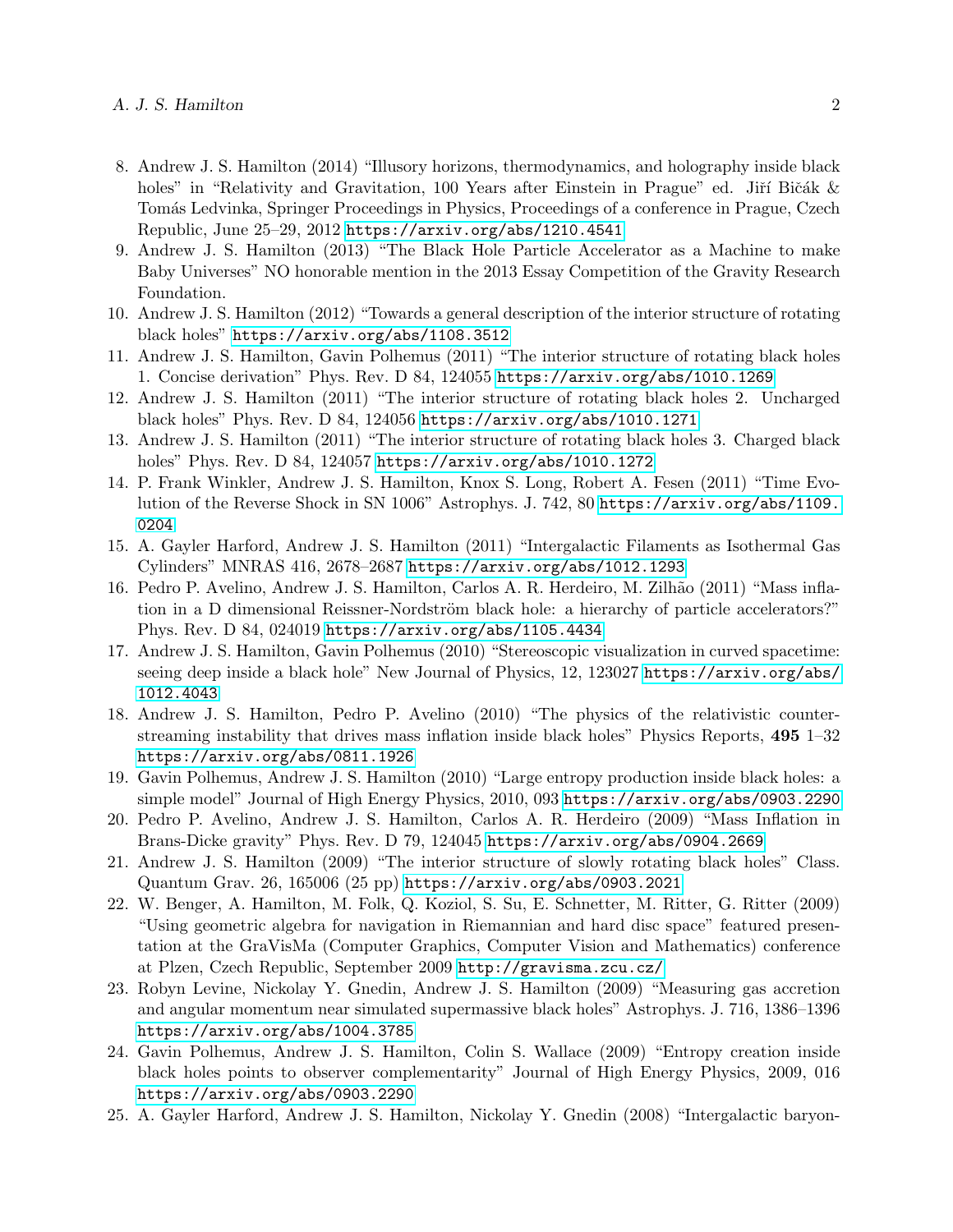rich regions at high redshift" MNRAS, 389, 880–888 <https://arxiv.org/abs/0805.2191>

- 26. Robyn Levine, Nickolay Y. Gnedin, Andrew J. S. Hamilton, Andrey V. Kravtsov (2008) "Resolving Gas Dynamics in the Circumnuclear Region of a Disk Galaxy in a Cosmological Simulation" Astrophys. J. 678, 154–167 <https://arxiv.org/abs/0711.3478>
- 27. Molly E. C. Swanson, Max Tegmark, Andrew J. S. Hamilton, J. Colin Hill (2008) "Methods for Rapidly Processing Angular Masks of Next-Generation Galaxy Surveys" MNRAS, 387, 1291– 1402 <https://arxiv.org/abs/0711.4352>
- 28. Andrew J. S. Hamilton, Jason P. Lisle (2008) "The River Model of Black Holes" American Journal of Physics, 76, 519–532 <https://arxiv.org/abs/gr-qc/0411060>
- 29. Andrew J. S. Hamilton, Robert A. Fesen, William P. Blair (2007) "A high resolution UV absorption spectrum of supernova ejecta in SN1006" MNRAS, 381, 771–778 [https://arxiv.](https://arxiv.org/abs/astro-ph/0602553) [org/abs/astro-ph/0602553](https://arxiv.org/abs/astro-ph/0602553)
- 30. Robert A. Fesen, Peter A. Höflich, Andrew J. S. Hamilton, Molly C. Hammell, Christopher L. Gerardy, Alexei M. Khokhlov, J. Craig Wheeler (2007) "The Chemical Distribution in a Subluminous Type Ia Supernova: Hubble Space Telescope Images of the SN 1885 Remnant" Astrophys. J. 658, 396–409 <https://arxiv.org/abs/astro-ph/0611779>
- 31. K. Kohler, N. Y. Gnedin, A. J. S. Hamilton (2007) "Large-Scale Simulations of Reionization" Astrophys. J. 657, 15–29 <https://arxiv.org/abs/astro-ph/0511627>
- 32. M. Tegmark, D. Eisenstein, M. Strauss, D. Weinberg, M. Blanton, J. Frieman, M. Fukugita, J. Gunn, A. Hamilton, G. Knapp, R. Nichol, J. Ostriker, N. Padmanabhan, W. Percival, D. Schlegel, D. Schneider, R. Scoccimarro, U. Seljak, H. Seo, M. Swanson, A. Szalay, M. Vogeley, J. Yoo, I. Zehavi, and others (2006) "Cosmological Constraints from the SDSS Luminous Red Galaxies" Phys. Rev. D, 74, 123507 <https://arxiv.org/abs/astro-ph/0608632>
- 33. C. D. Rimes, A. J. S. Hamilton (2006) "Information content of the non-linear power spectrum: the effect of beat-coupling to large scales" MNRAS, 371, 1205–1215 [https://arxiv.org/abs/](https://arxiv.org/abs/astro-ph/0511418) [astro-ph/0511418](https://arxiv.org/abs/astro-ph/0511418)
- 34. A. J. S. Hamilton, C. D. Rimes, R. Scoccimarro (2006) "On measuring the covariance matrix of the nonlinear power spectrum from simulations" MNRAS, 371, 1188–1204 [https://arxiv.](https://arxiv.org/abs/astro-ph/0511416) [org/abs/astro-ph/0511416](https://arxiv.org/abs/astro-ph/0511416)
- 35. P. Frank Winkler, Knox S. Long, Andrew J. S. Hamilton, Robert A. Fesen (2005) "Probing Multiple Sight Lines through the SN 1006 Remnant by Ultraviolet Absorption Spectroscopy" Astrophysical Journal, 624, 189–197 <https://arxiv.org/abs/astro-ph/0602555>
- 36. Mark C. Neyrinck, Andrew J.S. Hamilton, Nickolay Y. Gnedin (2005) "A galaxy-halo model of large-scale structure" Mon. Not. Roy. Astron. Soc., 362, 337–348 [https://arxiv.org/abs/](https://arxiv.org/abs/astro-ph/0504161) [astro-ph/0504161](https://arxiv.org/abs/astro-ph/0504161)
- 37. Christopher D. Rimes and Andrew J. S. Hamilton (2005) "Information content of the nonlinear matter power spectrum" Mon. Not. Roy. Astron. Soc.: Letters, 360, L82–L86 [https:](https://arxiv.org/abs/astro-ph/0502081) [//arxiv.org/abs/astro-ph/0502081](https://arxiv.org/abs/astro-ph/0502081)
- 38. Andrew J. S. Hamilton and Scott E. Pollack (2005) "Inside Charged Black Holes I. Baryons" Physical Review D 71, 084031, 31 pages <https://arxiv.org/abs/gr-qc/0411061>
- 39. Andrew J. S. Hamilton and Scott E. Pollack (2005) "Inside Charged Black Holes II. Baryons plus Dark Matter" Physical Review D 71, 084032, 18 pages [https://arxiv.org/abs/gr-qc/](https://arxiv.org/abs/gr-qc/0411062) [0411062](https://arxiv.org/abs/gr-qc/0411062)
- 40. Mark C. Neyrinck, Nickolay Y. Gnedin, and Andrew J. S. Hamilton (2005) "VOBOZ: An Almost-Parameter-Free Halo-Finding Algorithm" Mon. Not. Roy. Astron. Soc., 356, 1222 [https:](https://arxiv.org/abs/astro-ph/0402346) [//arxiv.org/abs/astro-ph/0402346](https://arxiv.org/abs/astro-ph/0402346)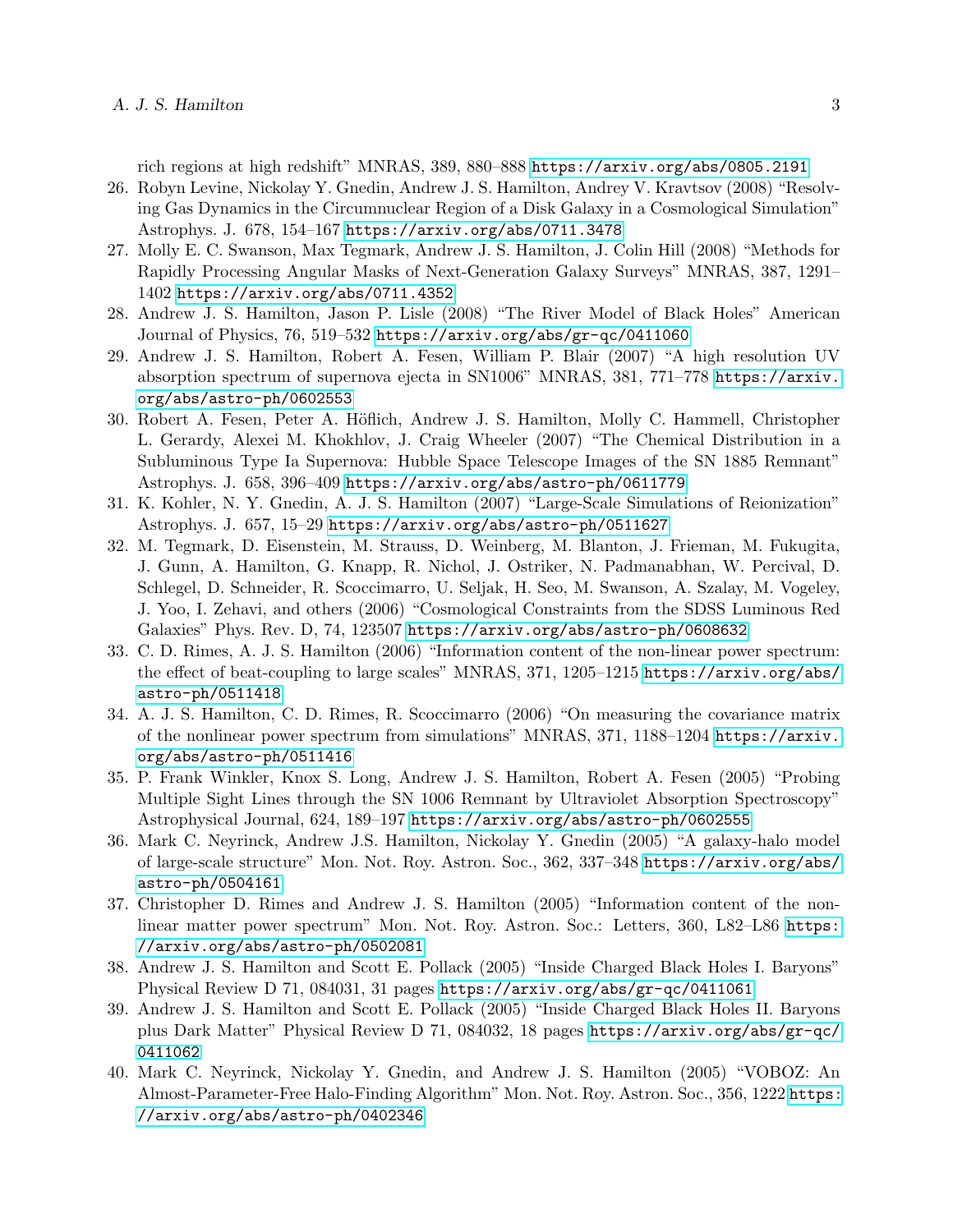- 41. M. Tegmark, M. Blanton, M. Strauss, F. Hoyle, D. Schlegel, R. Scoccimarro, M. Vogeley, D. Weinberg, I. Zehavi, A. Berlind, T. Budavari, A. Connolly, D. Eisenstein, D. Finkbeiner, J. Frieman, J. Gunn, A. Hamilton, L. Hui, B. Jain, D. Johnston, S. Kent, H. Lin, R. Nakajima, R. Nichol, J. Ostriker, A. Pope, R. Scranton, U. Seljak, R. Sheth, A. Stebbins, A. Szalay, I. Szapudi, L. Verde, Y. Xu, 26 others, for the SDSS Collaboration (2004) "The 3D power spectrum of galaxies from the SDSS" Astrophysical Journal, 606, 702–740 [https://arxiv.](https://arxiv.org/abs/astro-ph/0310725) [org/abs/astro-ph/0310725](https://arxiv.org/abs/astro-ph/0310725)
- 42. Angelica de Oliveira-Costa, Max Tegmark, Matias Zaldarriaga and Andrew Hamilton (2004) "The significance of the largest scale CMB fluctuations in WMAP" Phys. Rev. D 69, 063516 <https://arxiv.org/abs/astro-ph/0307282>
- 43. A. J. S. Hamilton and Max Tegmark (2004) "A scheme to deal accurately and efficiently with complex angular masks in galaxy surveys" Mon. Not. Roy. Astron. Soc., 349, 115–128 [https:](https://arxiv.org/abs/astro-ph/0306324) [//arxiv.org/abs/astro-ph/0306324](https://arxiv.org/abs/astro-ph/0306324)
- 44. Mark C. Neyrinck, Andrew J. S. Hamilton and Nickolay Y. Gnedin (2004) "Understanding the PSCz Galaxy Power Spectrum with N-body Simulations" Mon. Not. Roy. Astron. Soc., 348, 1–11 <https://arxiv.org/abs/astro-ph/0302003>
- 45. Max Tegmark, Angelica de Oliveira-Costa and Andrew Hamilton (2003) "A high resolution foreground cleaned CMB map from WMAP" Phys. Rev. D, 68, 123523 (14 pages) [https:](https://arxiv.org/abs/astro-ph/0302496) [//arxiv.org/abs/astro-ph/0302496](https://arxiv.org/abs/astro-ph/0302496)
- 46. Max Tegmark, Andrew J. S. Hamilton and Yongzhong Xu (2002) "The power spectrum of galaxies in the 2dF 100k redshift survey" Mon. Not. Roy. Astron. Soc. 335, 887–908 [https:](https://arxiv.org/abs/astro-ph/0111575) [//arxiv.org/abs/astro-ph/0111575](https://arxiv.org/abs/astro-ph/0111575)
- 47. Nickolay Y. Gnedin, Andrew J. S. Hamilton (2002) "Matter Power Spectrum from the Lyman-Alpha Forest: Myth or Reality?" Mon. Not. Roy. Astron. Soc. 334, 107–116 [https://arxiv.](https://arxiv.org/abs/astro-ph/0111194) [org/abs/astro-ph/0111194](https://arxiv.org/abs/astro-ph/0111194)
- 48. S. Hannestad, S. H. Hansen, F. L. Villante and A. J. S. Hamilton (2002) "Constraints on inflation from CMB and Lyman-alpha forest" Astroparticle Physics, 17, 375–382 [https://arxiv.org/](https://arxiv.org/abs/astro-ph/0103047) [abs/astro-ph/0103047](https://arxiv.org/abs/astro-ph/0103047)
- 49. A. J. S. Hamilton and M. Tegmark (2002) "The real space power spectrum of the PSCz survey from 0.01 to 300 h/Mpc" Mon. Not. Roy. Astron. Soc. 330, 506–530 [https://arxiv.org/abs/](https://arxiv.org/abs/astro-ph/0008392) [astro-ph/0008392](https://arxiv.org/abs/astro-ph/0008392)
- 50. M. Tegmark, M. Zaldarriaga and A. J. S. Hamilton (2001) "Towards a refined cosmic concordance model: Joint 11-parameter constraints from CMB and large-scale structure" Phys. Rev. D 63, 043007–043020 <https://arxiv.org/abs/astro-ph/0008167>
- 51. A. J. S. Hamilton (2001) "Formulae for growth factors in expanding universes containing matter and a cosmological constant" Mon. Not. Roy. Astron. Soc. 322, 419–425, [https://arxiv.org/](https://arxiv.org/abs/astro-ph/0006089) [abs/astro-ph/0006089](https://arxiv.org/abs/astro-ph/0006089)
- 52. N. Padmanabhan, M. Tegmark and A. J. S. Hamilton (2001) "The power spectrum of the CfA/SSRS UZC galaxy redshift survey" Astrophys. J. 550, 52–64, [https://arxiv.org/abs/](https://arxiv.org/abs/astro-ph/9911421) [astro-ph/9911421](https://arxiv.org/abs/astro-ph/9911421)
- 53. A. J. S. Hamilton, M. Tegmark and N. Padmanabhan (2000) "Linear redshift distortions and power in the PSCz survey" Mon. Not. Roy. Astron. Soc. 317, L23–L27 [https://arxiv.org/](https://arxiv.org/abs/astro-ph/0004334) [abs/astro-ph/0004334](https://arxiv.org/abs/astro-ph/0004334)
- 54. A. J. S. Hamilton and R. A. Fesen (2000) "An Ultraviolet Fe II image of SN 1885 in M31" Astrophys. J. 542, 779 <https://arxiv.org/abs/astro-ph/9907102>
- 55. A. J. S. Hamilton and M. Tegmark (2000) "Decorrelating the power spectrum of galaxies" Mon.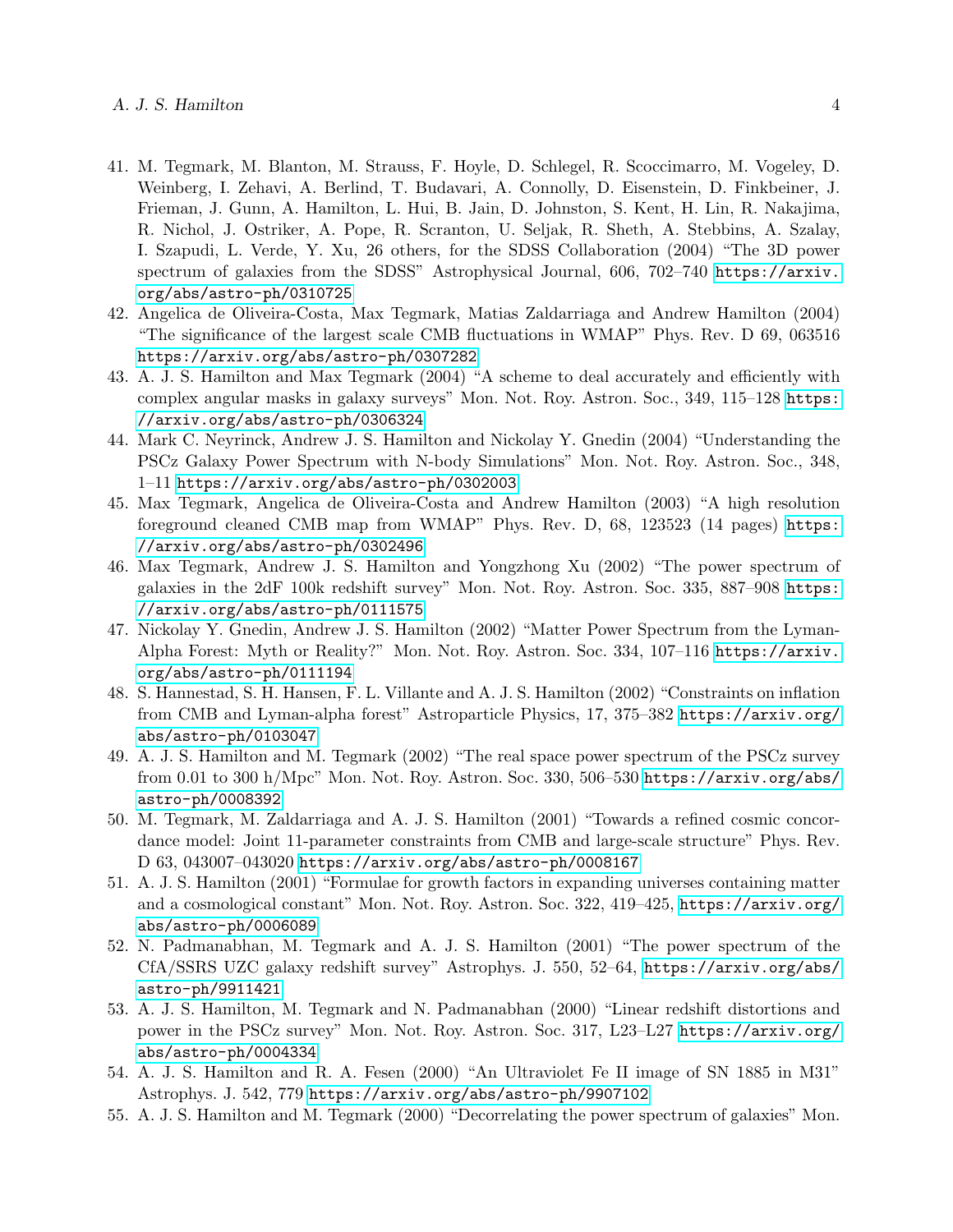Not. Roy. Astron. Soc. 312, 285–294 <https://arxiv.org/abs/astro-ph/9905192>

- 56. A. J. S. Hamilton (2000) "Uncorrelated modes of the nonlinear power spectrum" Mon. Not. Roy. Astron. Soc. 312, 257–284 <https://arxiv.org/abs/astro-ph/9905191>
- 57. R. A. Fesen, C. L. Gerardy, K. M. McLin and A. J. S. Hamilton (1999) "Hubble Space Telescope images and spectra of the remnant of SN 1885 in M31" Astrophys. J. 514, 195–201 [https:](https://arxiv.org/abs/astro-ph/9810002) [//arxiv.org/abs/astro-ph/9810002](https://arxiv.org/abs/astro-ph/9810002)
- 58. M. Tegmark, A. J. S. Hamilton, M. A. Strauss, M. S. Vogeley and A. S. Szalay (1998) "Measuring the galaxy power spectrum with future redshift surveys" Astrophys. J. 499, 555–576 [https:](https://arxiv.org/abs/astro-ph/9708020) [//arxiv.org/abs/astro-ph/9708020](https://arxiv.org/abs/astro-ph/9708020)
- 59. A. J. S. Hamilton (1998) "Linear Redshift Distortions: A Review" invited review in "The Evolving Universe" Proceedings of the Ringberg Workshop on Large-Scale Structure, held at Ringberg Castle, Germany, 23-28 September 1996, ed. D. Hamilton, Kluwer Academic, Dordrecht, 185–275 <https://arxiv.org/abs/astro-ph/9708102>
- 60. A. J. S. Hamilton (1997) "Towards optimal measurement of power spectra II: a basis of positive, compact, statistically orthogonal kernels" Mon. Not. Roy. Astron. Soc. 289, 295–304 [https:](https://arxiv.org/abs/astro-ph/9701009) [//arxiv.org/abs/astro-ph/9701009](https://arxiv.org/abs/astro-ph/9701009)
- 61. A. J. S. Hamilton (1997) "Towards optimal measurement of power spectra I: Minimum variance pair weighting and the Fisher matrix" Mon. Not. Roy. Astron. Soc. 289, 285–294 [https://](https://arxiv.org/abs/astro-ph/9701008) [arxiv.org/abs/astro-ph/9701008](https://arxiv.org/abs/astro-ph/9701008)
- 62. C.-C. Wu, D. M. Crenshaw, A. J. S. Hamilton, R. Fesen, M. Leventhal and C. L. Sarazin (1997) "Far-UV absorption lines in the remnant of SN 1006" Astrophys. J. 477, L53–56 [https:](https://arxiv.org/abs/astro-ph/9701048) [//arxiv.org/abs/astro-ph/9701048](https://arxiv.org/abs/astro-ph/9701048)
- 63. A. J. S. Hamilton, R. A. Fesen, C.-C. Wu, D. M. Crenshaw, and C. L. Sarazin (1997) "Interpretation of UV absorption lines in SN1006" Astrophys. J. 481, 838–856 [https://arxiv.org/](https://arxiv.org/abs/astro-ph/9609096) [abs/astro-ph/9609096](https://arxiv.org/abs/astro-ph/9609096)
- 64. A. N. Taylor and A. J. S. Hamilton (1996) "Nonlinear cosmological power spectra in real and redshift space" Mon. Not. Roy. Astron. Soc. 282, 767–778 [https://arxiv.org/abs/astro-ph/](https://arxiv.org/abs/astro-ph/9604020) [9604020](https://arxiv.org/abs/astro-ph/9604020)
- 65. A. J. S. Hamilton and M. Culhane (1996) "Spherical redshift distortions" Mon. Not. Roy. Astron. Soc. 278, 73–86 <https://arxiv.org/abs/astro-ph/9507021>
- 66. A. J. S. Hamilton (1995) "Redshift Distortions and Omega in IRAS Surveys" invited review in "Clustering in the Universe", Proc. XXXth Rencontres Moriond, held at Les Arcs, France, 11-18 March 1995, ed. S. Maurogordato, C. Balkowski, C. Tao & J. Tran Thanh Van, Editions Frontiéres, 143–155 <https://arxiv.org/abs/astro-ph/9507022>
- 67. E. Bertschinger and A. J. S. Hamilton (1994) "Lagrangian evolution of the Weyl tensor" Astrophys. J. 435, 1–7 <https://arxiv.org/abs/astro-ph/9403016>
- 68. A. J. S. Hamilton (1993) "Towards better ways to measure the galaxy correlation function" Astrophys. J. 417, 19–35
- 69. C.-C. Wu, D. M. Crenshaw, R. A. Fesen, A. J. S. Hamilton and C. L. Sarazin (1993) "Faint Object Spectrograph spectra of the broad Fe II absorption lines in the remnant of SN 1006" Astrophys. J. 416, 247–250
- 70. A. J. S. Hamilton (1993) "Omega from the anisotropy of the redshift correlation function in the IRAS 2 Jansky survey" Astrophys. J. (Letters) 406, L47–50,
- 71. A. J. S. Hamilton (1992) "Measuring Omega and the real correlation function from the redshift correlation function" Astrophys. J. (Letters) 385, L5–8
- 72. A. J. S. Hamilton, P. Kumar, E. Lu and A. Matthews (1991) "Reconstructing the primordial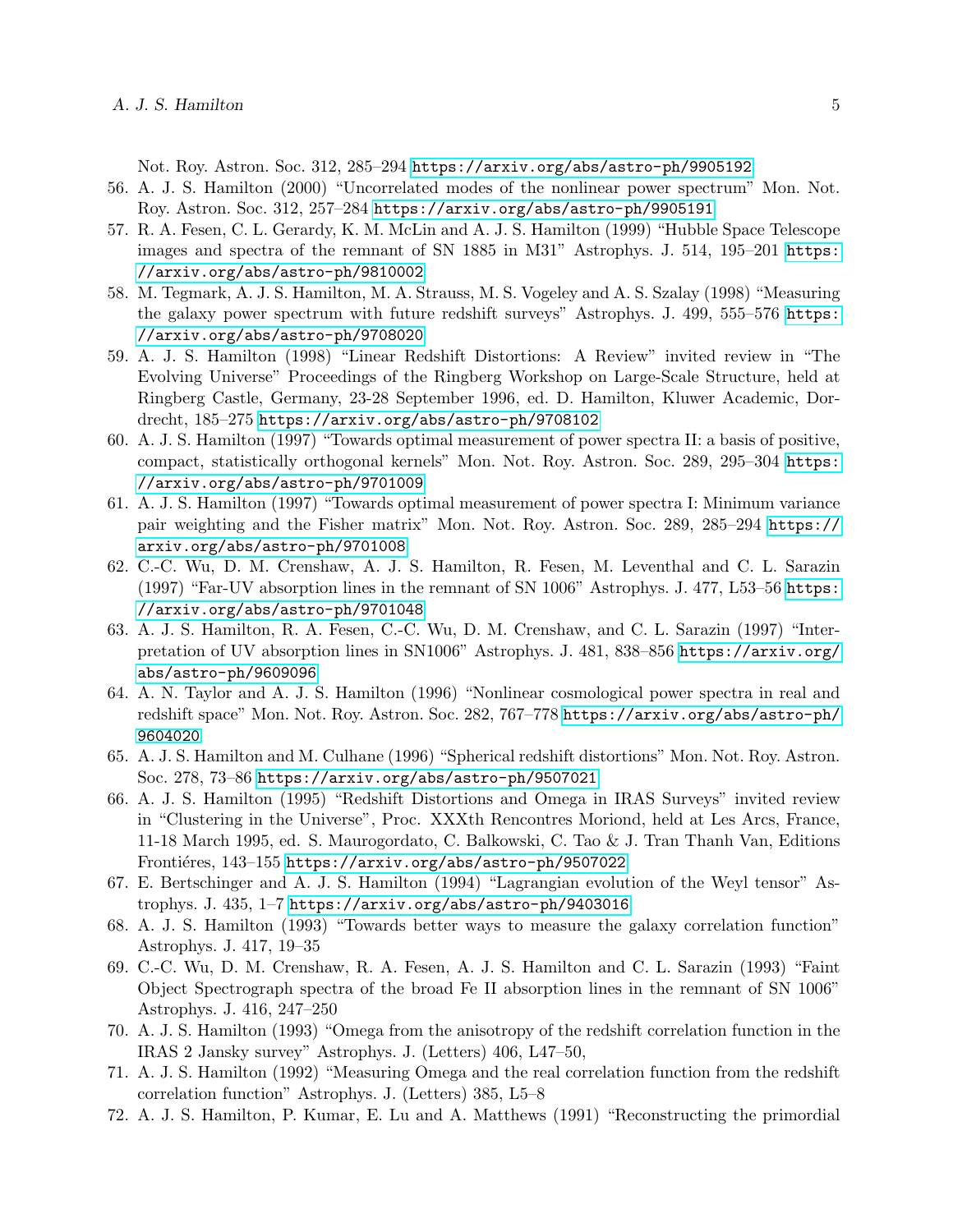spectrum of fluctuations of the Universe from the observed nonlinear clustering of galaxies" Astrophys. J. (Letters) 374, L1–4; erratum in Astrophys. J. (Letters) 442, L73 (1995)

- 73. D. A. Leahy, J. Nousek and A. J. S. Hamilton (1991) "HEAO-l A2 low energy detector X-ray spectra of the Lupus Loop and SN 1006" Astrophys. J. 374, 218–226
- 74. A. L. Melott, A. P. Cohen, A. J. S. Hamilton, J. R. Gott III and D. H. Weinberg (1989) "Topology of large scale structure IV: Topology in two dimensions" Astrophys. J. 345, 618–626
- 75. R. A. Fesen, A. J. S. Hamilton and J. M. Saken (1989) "Discovery of the remnant of S Andromedae (SN 1885) in M31" Astrophys. J. (Letters) 341, L55–57
- 76. J. R. Gott III, J. Miller, T. X. Thuan, S. E. Schneider, D. H. Weinberg, C. Gammie, K. Polk, M. Vogeley, S. Jeffrey, S. P. Bhavsar, A. L. Melott, R. Giovanelli, M. P. Haynes, R. B. Tully and A. J. S. Hamilton (1989) "The topology of large-scale structure. III. Analysis of observations" Astrophys. J. 340, 625–646
- 77. A. J. S. Hamilton (1988) "On hierarchial solutions to the BBGKY hierarchy" Astrophys. J. 332, 67–74
- 78. A. J. S. Hamilton and J. R. Gott III (1988) "Cluster-cluster correlations and constraints on the correlation hierarchy" Astrophys. J. 331, 641–647
- 79. A. J. S. Hamilton (1988) "Evidence for biasing in the CfA survey" Astrophys. J. (Letters) 331, L59–62
- 80. A. J. S. Hamilton and R. A. Fesen (1988) "The reionization of unshocked ejecta in SN 1006" Astrophys. J. 327, 178–196
- 81. R. A. Fesen, C.-C. Wu, M. Leventhal and A. J. S. Hamilton (1988) "High-velocity ultraviolet iron, silicon, oxygen and sulfur absorption features associated with the remnant of SN 1006" Astrophys. J. 327, 164–177
- 82. A. J. S. Hamilton, J. R. Gott III and D. Weinberg (1986) "The topology of the large-scale structure of the Universe" Astrophys. J. 309, 1–12
- 83. A. J. S. Hamilton, C. L. Sarazin and A. E. Szymkowiak (1986) "The X-ray spectrum of Tycho" Astrophys. J. 300, 713–721
- 84. A. J. S. Hamilton, C. L. Sarazin and A. E. Szymkowiak (1986) "The X-ray spectrum of SN 1006" Astrophys. J. 300, 698–712
- 85. A. J. S. Hamilton, C. L. Sarazin, A. E. Szymkowiak and M. H. Vartanian (1985) "X-ray spectra of young type I supernova remnants: Exploded white dwarfs?" Astrophys. J. (Letters) 297, L5–L9
- 86. A. J. S. Hamilton, W. C. Saslaw and T. X. Thuan (1985) "Thermodynamics and galaxy clustering: Analysis of the Center for Astrophysics redshift catalog" Astrophys. J. 297, 37–48
- 87. A. J. S. Hamilton (1985) "Galaxy clustering and the method of voids" Astrophys. J. (Letters) 292, L35–L38
- 88. A. J. S. Hamilton (1985) "Similarity solutions for the structure of supernova blast waves driven by clumped ejecta I. Undecelerated clumps" Astrophys. J. 291, 523–543
- 89. A. J. S. Hamilton and C. L. Sarazin (1984) "Heating and cooling in reverse shocks in pure heavy element supernova ejecta" Astrophys. J. 287, 282–294
- 90. A. J. S. Hamilton and C. L. Sarazin (1984) "X-ray emission from supernova remnants II. The effect of remnant structure on nonequilibrium X-ray spectra" Astrophys. J. 284, 601–611
- 91. A. J. S. Hamilton and C. L. Sarazin (1984) "A new similarity solution for reverse shocks in supernova remnants" Astrophys. J. 281, 682–689
- 92. W. C. Saslaw and A. J. S. Hamilton (1984) "Thermodynamics and galaxy clustering: Nonlinear theory of high order correlations" Astrophys. J. 276, 13–25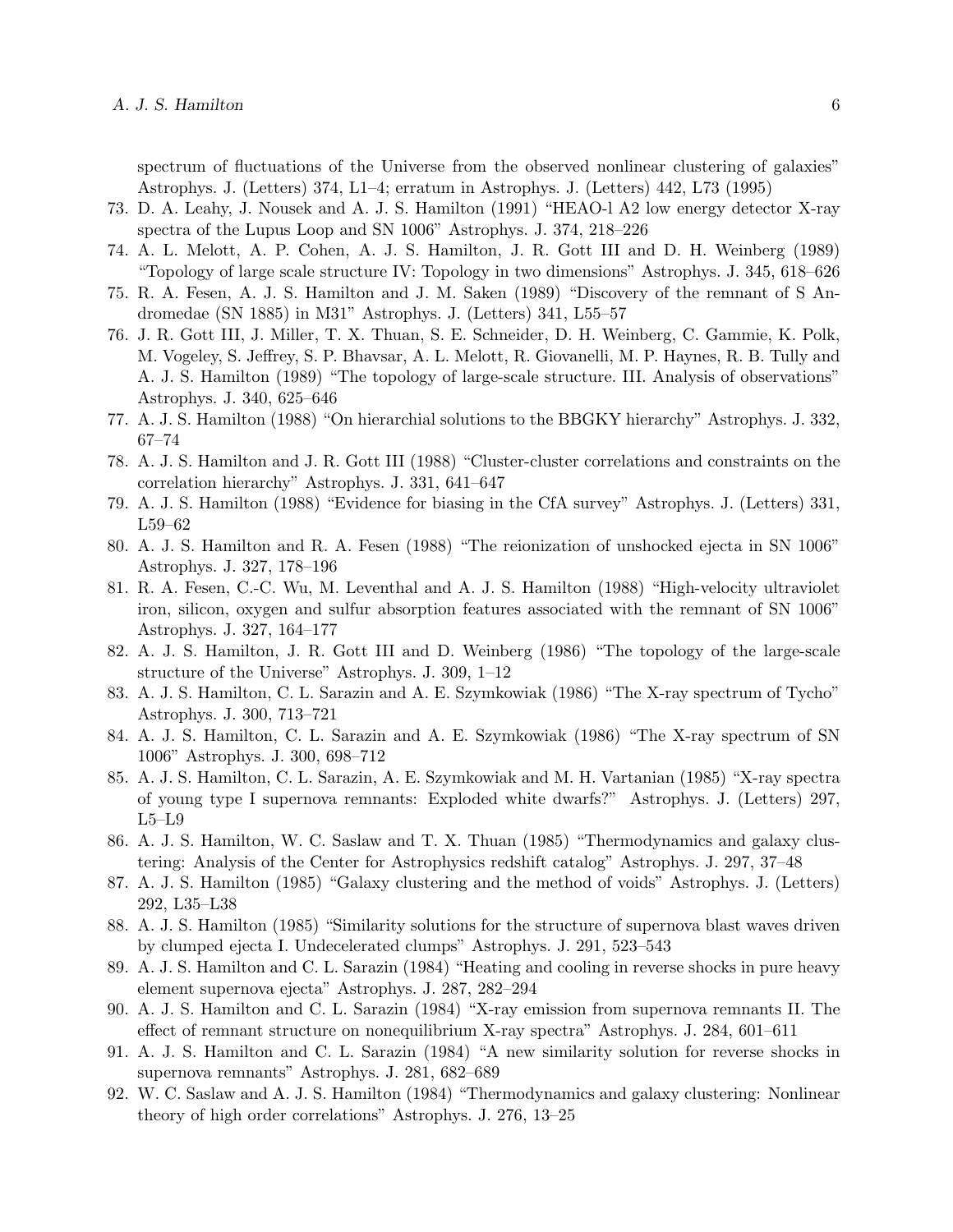- 93. A. J. S. Hamilton and C. L. Sarazin (1983) "Deceleration of grand unified theory monopoles in a plasma" Astrophys. J. 274, 399–407
- 94. A. J. S. Hamilton, C. L. Sarazin and R. A. Chevalier (1983) "X-ray line emission from supernova remnants I. Models for adiabatic remnants" Astrophys. J. Suppl. 51, 115–148
- 95. A. J. S. Hamilton and C. L. Sarazin (1982) "Gravitational spin precession in binary systems" Mon. Not. Roy. Astron. Soc. 198, 59–70
- 96. A. J. S. Hamilton (1976) "The triangulation of 3-manifolds" Quart. J. Math. Oxford (2), 27, 63–70

### Media publications

The proposer is known for his scientifically accurate general relativistic visualizations of black holes, which have appeared in various venues.

- 1. "What happens to you if you fall into a black hole?" (2016) BBC Earth video [http://www.bbc.](http://www.bbc.com/earth/story/20160429-what-happens-to-you-if-you-fall-into-a-black-hole) [com/earth/story/20160429-what-happens-to-you-if-you-fall-into-a-black-hole](http://www.bbc.com/earth/story/20160429-what-happens-to-you-if-you-fall-into-a-black-hole)
- 2. "Future Earth" (2015) documentary <https://www.youtube.com/watch?v=X8rFs1TFrYk>
- 3. "Das grösste Loch des Universums"  $(2013)$   $2/13$  edition of Welt der Wunder.
- 4. "Science Fiction in Deutschland" (2013) Exhibition, 23 Nov 2012-1 Apr 2013, [http://www.hdg.](http://www.hdg.de/bonn/ausstellungen/wechselausstellungen/ausstellungen/science-fiction-in-deutschland/) [de/bonn/ausstellungen/wechselausstellungen/ausstellungen/science-fiction-in-deutschland/](http://www.hdg.de/bonn/ausstellungen/wechselausstellungen/ausstellungen/science-fiction-in-deutschland/)
- 5. "What an astronaut sees when they cross the event horizon" (translation from Polish) (2012) Swiat Nauki (Scientific American Polish Edition).
- 6. "Schrödingers katt  $26.04.12$ " (2012) NRK (Norwegian TV).
- 7. "What a trip through a wormhole would look like" (2012) New Scientist featured video. Ranked seventh in New Scientist's best videos of 2012.
- 8. "Fabric of the Cosmos" (2011) four-part NOVA PBS series with Brian Greene on the nature of space and time.
- 9. "Black Hole 1" (2011) episode of NHK's (Japan Broadcasting Corporation's) "Cosmic Front" series.
- 10. "Beginning of the End" (2011) 23 June episode of National Geographic Channel's "Known Universe" series.
- 11. "Beyond the Event Horizon" (2011) by Steve Nadis, cover article for June 2011 issue of Discover magazine.
- 12. "Black Hole Odyssey" (2010) series 2, episode 8 of Discovery Channel's "Sci Fi Science: Physics of the Impossible" with Michio Kaku.
- 13. "Black Holes and Holographic Worlds" streamed live from the 2010 World Science Festival in New York [https://www.youtube.com/watch?v=7f9d7XZu8UQ&list=PLKy-B3Qf\\_RDV0Nxj-Xsfg](https://www.youtube.com/watch?v=7f9d7XZu8UQ&list=PLKy-B3Qf_RDV0Nxj-XsfgqUBbuMdGOdgU&index=5)qUBbuMdGOdgU& [index=5](https://www.youtube.com/watch?v=7f9d7XZu8UQ&list=PLKy-B3Qf_RDV0Nxj-XsfgqUBbuMdGOdgU&index=5)
- 14. "How the Universe Works: Black Holes" (2010) TV documentary, Discovery Channel.
- 15. "Inside Black Holes" (2010) website <jila.colorado.edu/~ajsh/insidebh/>
- 16. "Black Holes Explained" (2009) Educational DVD by Alex Filippenko, published by The Teaching Company.
- 17. "Black Holes: Space Warps & Time Twists" (2009) Museum exhibit, Boston Museum of Science.
- 18. "Astronomers take virtual plunge into black hole" (2009) CNN featured video.
- 19. "What would it look like to fall into a black hole?" (2009) New Scientist featured video. According to James Urquhart, web video producer at New Scientist, this was New Scientist's number one most popular video of 2009. Posted on YouTube.
- 20. "Monster Black Holes" (2008) National Geographic "Naked Science" series.